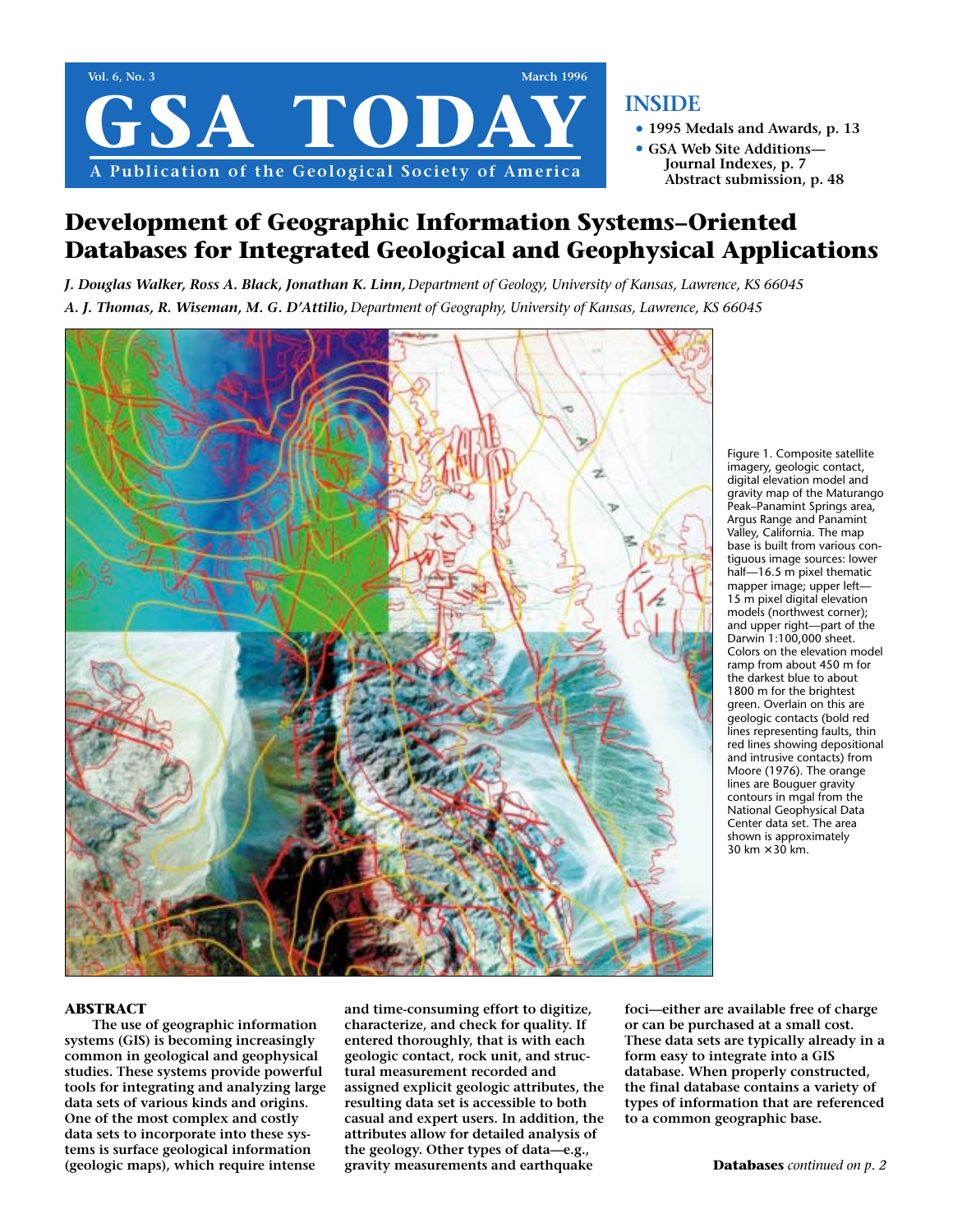## **GSA TODAY** *March Vol. 6, No. 3*

**GSA TODAY** (ISSN 1052-5173) is published monthly by The Geological Society of America, Inc., with offices at 3300 Penrose Place, Boulder, Colorado. Mailing address: P.O. Box 9140, Boulder, CO 80301- 9140, U.S.A. Second-class postage paid at Boulder, Colorado, and at additional mailing offices. **Postmaster:** Send address changes to *GSA Today,* Membership Services, P.O. Box 9140, Boulder, CO 80301-9140.

Copyright © 1996, The Geological Society of America, Inc. (GSA). All rights reserved. Copyright not claimed on content prepared wholly by U.S. Government employees within the scope of their employment. Permission is granted to individuals to photocopy freely all items other than the science articles to further science and education. Individual scientists are hereby granted permission, without royalties or further requests, to make unlimited photocopies of the science articles for use in classrooms to further education and science, and to make up to five copies for distribution to associates in the furtherance of science; permission is granted to make more than five photocopies for other noncommercial, nonprofit purposes furthering science and education upon payment of the appropriate fee (\$0.25 per page) directly to the Copyright Clearance Center, 27 Congress Street, Salem, Massachusetts 01970, phone (508) 744-3350 (include title and ISSN when paying). Written permission is required from GSA for all other forms of capture, reproduction, and/or distribution of any item in this journal by any means. GSA provides this and other forums for the presentation of diverse opinions and positions by scientists worldwide, regardless of their race, citizenship, gender, religion, or political viewpoint. Opinions presented in this publication do not reflect official positions of the Society.

**SUBSCRIPTIONS** for 1996 calendar year: **Society Members:** *GSA Today* is provided as part of membership dues. Contact Membership Services at (800) 472-1988 or (303) 447-2020 for membership information. **Nonmembers & Institutions:** Free with paid subscription to both *GSA Bulletin* and *Geology,* otherwise \$45 for U.S., Canada, and Mexico; \$55 elsewhere. Contact Subscription Services. **Single copies** may be ordered from Publication Sales. **Claims:** For nonreceipt or for damaged copies, members contact Membership Services; all others contact Subscription Services. Claims are honored for one year; please allow sufficient delivery time for overseas copies.

**STAFF:** Prepared from contributions from the GSA staff and membership. **Executive Director:** Donald M. Davidson, Jr. **Science Editor:** Suzanne M. Kay *Department of Geological Sciences, Cornell University, Ithaca, NY 14853* **Forum Editor:** Bruce F. Molnia *U.S. Geological Survey, MS 917, National Center, Reston, VA 22092*

**Managing Editor:** Faith Rogers **Production & Marketing Manager:** James R. Clark **Production Editor and Coordinator:** Joan E. Manly **Graphics Production:** Joan E. Manly, Adam S. McNally

#### **ADVERTISING**

Classifieds and display: contact Ann Crawford (303) 447-2020; fax 303-447-1133

Issues of this publication are available electronically, in full color, from GSA as Acrobat "Portable Document Format" (PDF) files. These can be viewed and printed on personal computers using MSDOS or MSWindows, on Macintoshes, or on Unix machines. You must use the appropriate Adobe Acrobat Reader, available for free download from GSA and other online services. The more powerful Adobe Exchange program, available from commercial software suppliers, may also be used. Download the issues of *GSA Today* and/or the appropriate Readers using the Uniform Resource Locator (URL): http://www.geosociety.org. Issues of *GSA Today* are posted about the first of the month of publication.

This publication is included on GSA's annual CD-ROM *GSA Journals on Compact Disc.* Call GSA Publication Sales for details.

Printed with pure soy inks on recyclable paper in the U.S.A.

# **IN THIS ISSUE**

| <b>Development of Geographic</b><br><b>Information Systems-Oriented</b><br><b>Databases for Integrated Geological</b><br>and Geophysical Applications  1 |  |
|----------------------------------------------------------------------------------------------------------------------------------------------------------|--|
| Journal Indexes on the Web  7                                                                                                                            |  |
|                                                                                                                                                          |  |
|                                                                                                                                                          |  |
| 1995 Medals and Awards  13                                                                                                                               |  |
| In Memoriam  37                                                                                                                                          |  |
| Memorial Preprints  37                                                                                                                                   |  |
| Congressional Science Fellow Report  37                                                                                                                  |  |
|                                                                                                                                                          |  |

| SAGE Remarks  38                                   |  |
|----------------------------------------------------|--|
| Environment Matters  41                            |  |
| 1996 GeoVentures  41                               |  |
| GSA on the Web $\dots\dots\dots\dots\dots\dots$ 42 |  |
| New Associated Societies  44                       |  |
| International Division News  44                    |  |
| Calendar  44                                       |  |
| GSA Meetings  45                                   |  |
| Classifieds  46                                    |  |
| Submit Abstracts Via the Web  48                   |  |
|                                                    |  |

**Databases** *continued from p. 1*

#### **INTRODUCTION**

Geographic information systems (GIS) are being used by thousands of companies, government agencies, and other entities worldwide for the storage, retrieval, and manipulation of spatially referenced data. Several groups, such as the U.S. Geological Survey (USGS), work specifically with geological information (e.g., Wright and Stewart, 1990; Wentworth and Fitzgibbon, 1991; Fitzgibbon et al., 1991; Jacobson, 1993) and have put together techniques for handling such data sets. At the University of Kansas we have recently put together a GIS laboratory specifically for performing integrated geological and geophysical studies. We use the programs ARC/INFO™ (by Environmental Systems Research Institute, Inc.) for GIS generation and IMAGINE™ (by ERDAS, Inc.) for manipulating imagery data.

The usefulness of a GIS can be demonstrated in the following scenario. For a mapping project, a geologist usually starts out by examining a small-scale, regional geologic map (e.g., a state map) to pick a study area. Mapping is then done using 1:24,000 or larger scale topographic maps or air photos. The data are then compiled on topographic maps, possibly at another map scale, either by directly tracing on an overlay sheet or by visually transferring data by using topographic features. The geologist may also utilize a Landsat Thematic Mapper scene that shows important features that can be related to the compiled or regional geologic map. The scale of the Landsat scene is usually different from that of either of the maps. Finally, the geologist hopes to compare all the data mentioned above to an intermediate-scale map showing gravity values. To accomplish this goal, the scientist may photocopy the maps to get them at approximately the same scale in order to superpose them on a light table or flip back and forth between images much in the way a cartoonist checks

frames for animation. In the end, the geologist compares data from the various sources (topography, geology, satellite images, aerial photography, geophysics) to solve a specific problem. This task would be much less cumbersome and time-consuming if all the data sets could be put to the same map scale, datum, and geographic projection (georeferenced).

All of the comparisons and overlays for this example project can be accomplished easily and efficiently using a computer-based GIS. Such systems allow for the manipulation of data in a manner that is scale independent (e.g., analysis and presentation can be manipulated to any scale). In addition, GIS software includes utilities for placing information into a common projection (i.e., universal transverse mercator [UTM]) and datum. This not only allows the data sets to be superposed, but also gives them geographic content (e.g., a map or image location contains information with regard to its actual location in real-world coordinates). Figure 1 shows an example of various types of data from numerous sources that were combined through the use of the ARC/INFO and IMAGINE software.

In this paper we provide some insight into the development of geological databases from the perspective of a small start-up academic laboratory. We cover many types of geological and geophysical data, but much of the discussion emphasizes incorporation of existing geologic maps. For more general discussions of GIS, see the suggested readings at the end of this article.

#### **ACQUIRING GEOLOGICAL AND GEOPHYSICAL INFORMATION**

Many different types of data are of potential use for integrated geological and geophysical studies. These include information about the surface geology and subsurface geology, geophysical survey measurements (usually referenced to individual sample points such as seismic shot points), and a variety of other spatially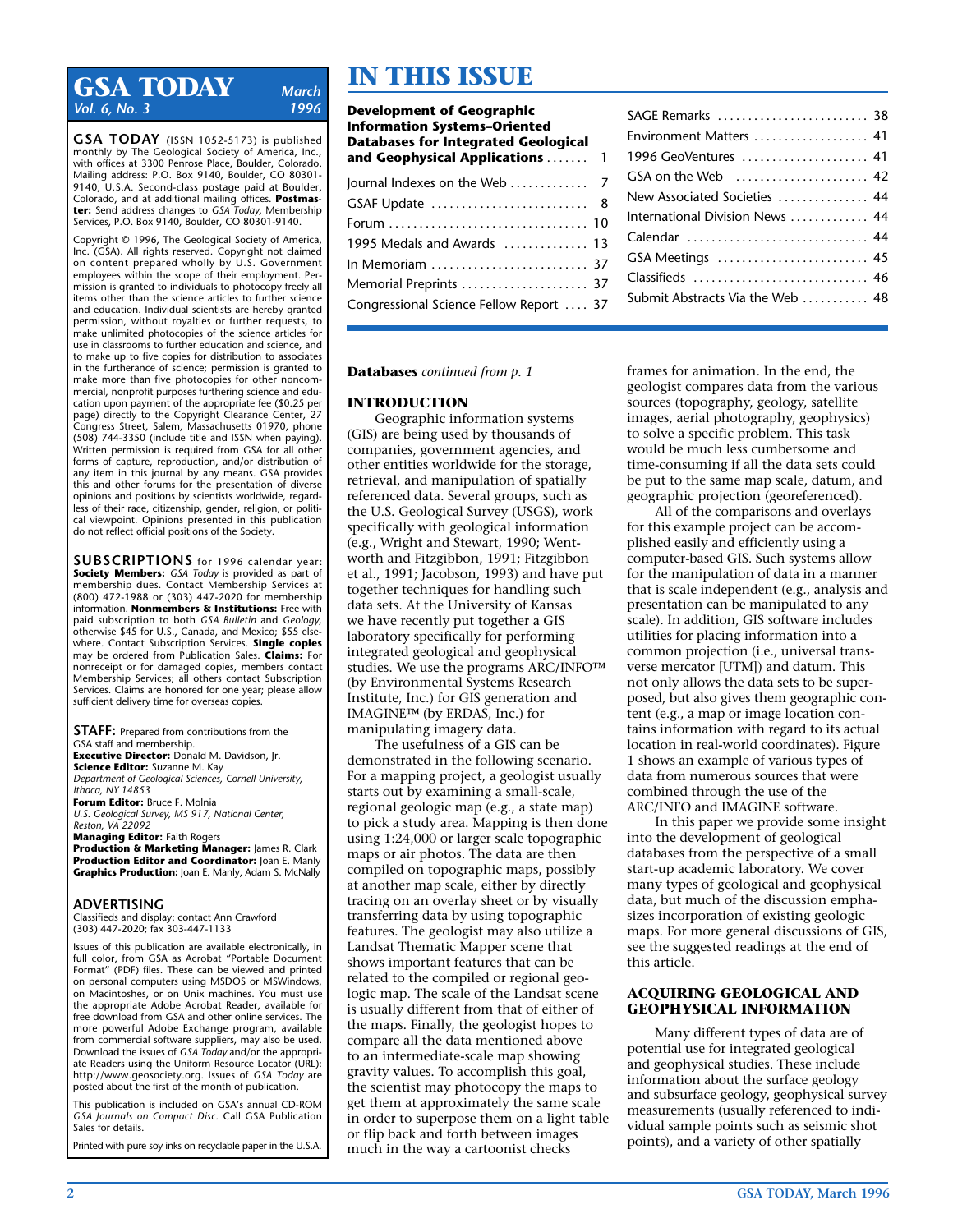referenced data such as topography, remote sensing data, and cultural features (Fig. 1). The data sets can be represented spatially in a variety of ways, including points, lines, and areas for so-called "vector" data sets, and grids, images, and scans for "raster" data sets. The actual information associated with each spatial entity includes an identifying code or address, and one or more attribute values. An example of a linear spatial feature with an attribute value might be a fault (line feature) classified as either normal, reverse, thrust, or strike-slip (attribute).

Some of these data sets can be acquired without charge or for nominal charges through government channels. Examples include individual point information such as gravity data and earthquake hypocenter locations, grids of aeromagnetic data, grids of digital elevation information (known as digital elevation models [DEMs], or digital terrain models [DTMs], and vector data sets including digitized cultural features such as the USGS digital line graph (DLGs) product or the U.S. Census Bureau's topologically integrated geographic encoding and referencing (TIGER) system files on roads, waterways, pipelines, and telephone poles. A partial listing of access information is given at the end of this article for some of these public data sets.

Raster data sets, such as DEMs, and point data sets, such as gravity measurements, are usually already available in a digital form that is relatively simple to import into a commercial GIS package. Most GIS software packages will import a variety of grid or image formats, and will also handle tab- or space-delimited ASCII text data tables, which can be generated or customized in a spreadsheet or text editor.

Other types of data, such as air photos, satellite images, and geologic maps, must be purchased from a government entity, purchased from a commercial contractor, or input into the system inhouse. Of all sources to be put into a GIS database, geologic maps are one of the most difficult and expensive to incorporate. Generating digital products from existing paper geologic maps is usually very expensive through commercial contractors; generating them in-house, however, takes a large amount of personnel time. If a large volume of data must be digitized from complicated published maps such as geologic maps or soils maps, the project quickly becomes extremely labor intensive and expensive.

#### **NATURE OF GEOLOGIC MAP DATA**

To properly incorporate geological mapping information into a GIS database we must look at how geological mapping is performed. Geologic maps are constructed by on-site inspection of the rocks cropping out at the surface. Although global positioning system (GPS) technology is available today for defining field location, virtually all currently available geologic maps relied upon location by inspection and triangulation using topographic maps or standard aerial photographs. The features that are actually marked on the base are mostly the contact lines between the rock units, and the point and line symbols bearing structural information.

Even if a geologist produces a map that follows topography perfectly, the map still has distortions inherent in all field mapping. Both the aerial photographs and standard topographic maps have some distortion. Topographic maps are imperfect representations, because of projectionbased distortions and various errors that accumulate during the mapping process. Aerial photographs are usually even worse, because of in-flight pitch and yaw, camera distortions, and elevation (parallax) effects. They are not maps, and unless they have been through an orthorectification process to remove flight and elevation effects, their distortion is uncontrolled.

Another aspect of geological mapping which can cause problems in database development is the fact that geological field mapping involves a great deal of real-time interpretation. Two geologic maps of a given area produced by different mappers are never exactly the same, owing to the individual interpretations that occur in the field (e.g., of location, nature of contacts, etc.). The problem is exacerbated when multiple maps of differing scales exist for an area.

All of these considerations currently affect the overall accuracy of surficial geological information available for input into GIS databases. Most field geologists consider the field mapping to be the most trustworthy or most basic of all the data sets in the database—it is the "ground truth" that can actually be observed in nature but it is also one of the most complex data sets and one of the most difficult to accurately reproduce on the computer.

#### **TYPICAL PRECISION AND ACCURACY OF DATA TYPES**

As discussed above, surface geological information usually has some inherent uncertainty because of the manner in which the data are initially recorded and transcribed. Even so, the geological information may still be some of the more spatially accurate information in the database because of the relatively precise scale at which it was acquired. Geologists typically map with a pencil or pen that produces a line width of approximately 0.3 mm. The resolution of the geological information on the original map or photographic base is thus about 0.3 mm or about 85 dpi (dots per inch).

A geologist mapping at a scale of 1:24,000 using a 0.3 mm pencil produces line widths that represent approximately 7 m of ground distance, or dot areas representing approximately 50 m2 on the ground. (For a view from the USGS, see Ulrich et al., 1992.) Thus the precision with which the geologist attempts to record the data is probably much better than the final spatial accuracy of the map would indicate. Both field precision and final map accuracy will probably improve drastically in the future, because of GPS technology.

Geophysical data sets such as gravity measurements are difficult to examine in terms of their precision and accuracy. The location and elevation are surveyed to within, and are usually recorded in the database to a precision of, a few meters in location and perhaps tenths of meters in elevation. The original spatial precision and accuracy probably were even finer than what is recorded in the database. However, the data points are usually very widely spaced (hundreds or thousands of meters apart), and the data are often interpolated to allow the information to be displayed with other, more closely sampled data sets. Thus, the accuracy of the interpolated values can be called into question during later analysis and display, if the scale of the project is too small.

Data such as earthquake hypocenter, waveform, and source mechanism information can cause even more scale-related problems. Whereas microearthquake activity may be very closely monitored by a tight local array, regional information can have errors in location of several kilometers or more. Of course, this type of information is not suitable for interpolation, and its utility is thus very scale dependent.

#### **DATA ENTRY**

Geological and geophysical data sets are usually a mixture of both vector and raster data. To preserve the information recorded on a geologic map (with a nominal feature size of 0.3 mm) requires approximately 10 million points per square meter of map (following the discussion of Tufte, 1983, p. 162). All of these points are data. Geologic contacts (lines) are data. But the points contained within the unit boundaries are also data (e.g., a particular rock type generated by the enclosing contacts; see below). In this case, a vector-based GIS will be more efficient and generate a more easily used database (see also Bedell, 1994). Geophysical data are also easily and efficiently entered as point data. Image data, such as air photos, are recorded in raster layers.

Geological data are typically digitized into the computer system either from paper maps on a digitizing tablet (pulling

**Databases** *continued on p. 4*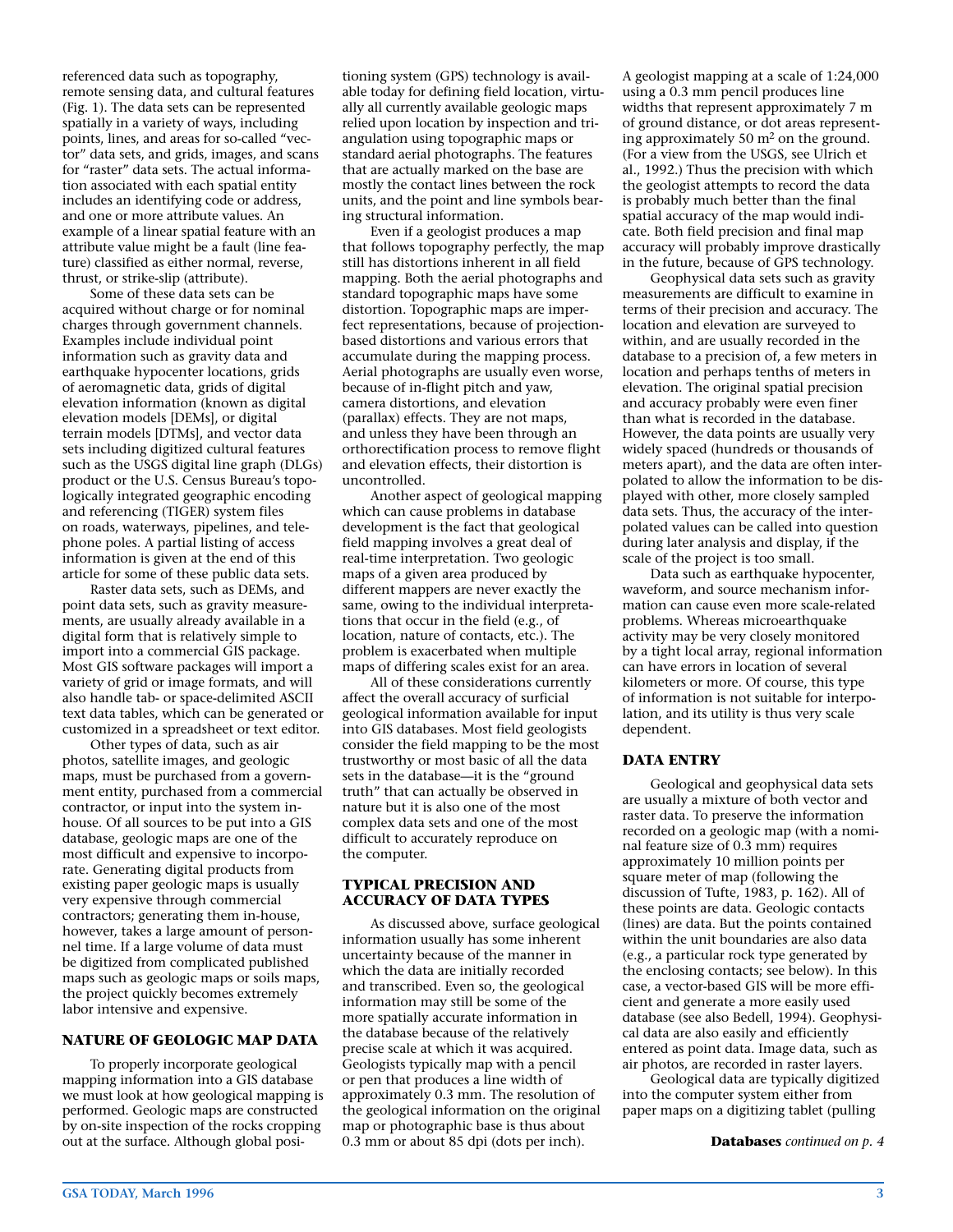| TABLE 1. ATTRIBUTE FIELDS AND VALUES FOR GEOLOGIC CONTACTS |  |
|------------------------------------------------------------|--|
|------------------------------------------------------------|--|

| Contact type | Exposure<br>type                                                    | Subtype                                                                                                                                                        | Additional<br>characteristics                                           | Significance              | Fault slip | <b>Notes</b>              |
|--------------|---------------------------------------------------------------------|----------------------------------------------------------------------------------------------------------------------------------------------------------------|-------------------------------------------------------------------------|---------------------------|------------|---------------------------|
| Fault        | x                                                                   | x                                                                                                                                                              | x                                                                       | x                         | x          | $\boldsymbol{\mathsf{x}}$ |
| Intrusive    | x                                                                   | x                                                                                                                                                              | x                                                                       |                           |            | $\boldsymbol{\mathsf{x}}$ |
| Depositional | x                                                                   | x                                                                                                                                                              | x                                                                       |                           |            | x                         |
| Isograd      | x                                                                   | x                                                                                                                                                              |                                                                         | x                         |            | $\boldsymbol{\mathsf{x}}$ |
| Shear Zone   | x                                                                   | x                                                                                                                                                              | x                                                                       | x                         |            | x                         |
| Map Edge     |                                                                     | x                                                                                                                                                              |                                                                         |                           |            | x                         |
|              | Known<br>Approximate<br>Approximate (?)<br>Inferred<br>Inferred (?) | Normal<br>Reverse<br>Thrust<br>Right-lateral<br>Left-lateral<br>Conformable<br>Nonconformable<br>Unconformable<br>Alluvial<br>Scratch<br>Study area<br>Unknown | Ductile<br><b>Brittle</b><br>Sharp<br>Gradational<br>Chilled<br>Unknown | Internal<br>Unit boundary | No. m      |                           |

Note: x indicates that an entry can be made for that attribute field. For example, a fault could be classified as contact type = fault, exposure type = known, subtype = normal, additional characteristic = unknown, significance = internal. Alternatively, a map edge would only contain the information: contact type = map edge, subtype = study area.

#### **Databases** *continued from p. 3*

data) or by using a mouse to trace lines or locate points from a scan that is displayed on a computer screen (heads-up digitizing). Both methods produce acceptable results, but our greatest success and ease has been with heads-up digitizing. Heads-up digitizing relies on registering a scan of the geologic map. As noted above, topographic features (peaks, stream intersection, etc.) are typically used for registration purposes because these features are those the geologist most likely used for reference when making the map. Most geologic maps can be scanned at a resolution of 0.17 mm (about 150 dpi). This preserves the feature size and data density of the map. Higher resolutions can be used if needed. We often scan at 200 to 400 dpi on maps with high information densities.

Most optical scanning software has built-in contrast and brightness controls. These are useful for color balancing geologic maps. It is also possible to use these controls to enhance greatly the quality of black and white scans. For example, many maps printed with geologic features as black contacts on a grayed topographic background can be scanned so that the topography is faded out while the geology is retained (of course, some topographic reference points must be identified and marked for registration). This makes heads-up digitizing much easier because the topographic line noise is removed. Similar procedures are possible for color scans of existing geologic maps.

Vector features can be extracted from scanned maps via the heads-up digitizing technique discussed above, but it seems logical to use the computer for digitizing

as much information as possible. Autotracing algorithms are becoming more common in commercial packages on all systems (for example, Adobe Streamline™ and utilities in ARC/INFO). Some of these can be used in either a fully automatic batch mode or some form of interactive point-to-point mode. Our experience with these programs is that they still require enough correction and touch-up work that heads-up digitizing is faster. Once it has been digitized by autotracing, the vector information still must have attributes assigned to individual elements.

#### **ASSIGNING ATTRIBUTES TO GEOLOGIC DATA**

A very powerful feature inherent in vector-based GIS systems is the capacity to assign complex attributes for geologic information. For example, different line types are used for geologic contacts that are well exposed (solid lines) vs. those that are only approximately located (dashed lines) or inferred or concealed (dotted lines). This sort of information can be associated with any geologic contact or feature. The assignment of the geologic information is the key element to using GIS packages with geologic and geophysical data; typically no actual modification to the software is necessary.

A simple statement that preserves the fundamental idea of geologic maps is that "rock bodies are defined by their contacts." This is our basic working model for constructing the spatial relation, or topology, of geologic units. The first step in making a geologic map is digitizing the contacts. Once the contacts are entered into a "coverage" or data layer, the contact lines are joined to form polygons that

define the rock units. This is the same as making a geologic map that can be colored without error; the contacts and map edges completely enclose the rock units. The rock-unit polygons are typically placed in a separate coverage, which is subsequently assigned attributes (see below). An important aspect of this is that the contact coverage is still retained: it still contains all of the information about the separate contacts, whereas the rock-unit coverage contains only information about rock types.

Most of the attributes we assign to geologic contacts (Table 1) fit normal geologic usage, except for entries on a fault. Faults are unusual geologic contacts in that they can separate different units or run through the same unit (the same is true for shear zones). For this reason, it is important to identify whether the fault represents a unit boundary or is internal to the rock unit. This, of course, can be deduced once all of the contact data are entered and the topology is constructed. Omitting internal faults simplifies the rock-unit coverage (Table 2) by decreasing substantially the number of separate rock-unit polygons that are constructed and need further classification.

Many structural data are associated with specific points. Items such as strike and dip of bedding or foliation are point features as represented on a geologic map. We treat here other orientation data assigned to faults and folds as point data as well. Specifically, the symbols for the dip and strike of a fault or the striations on a fault are usually represented on a geologic map as a set of arrows emanating from the fault. These data are best recorded as a point containing the orientation attributes. The point data (Table 3)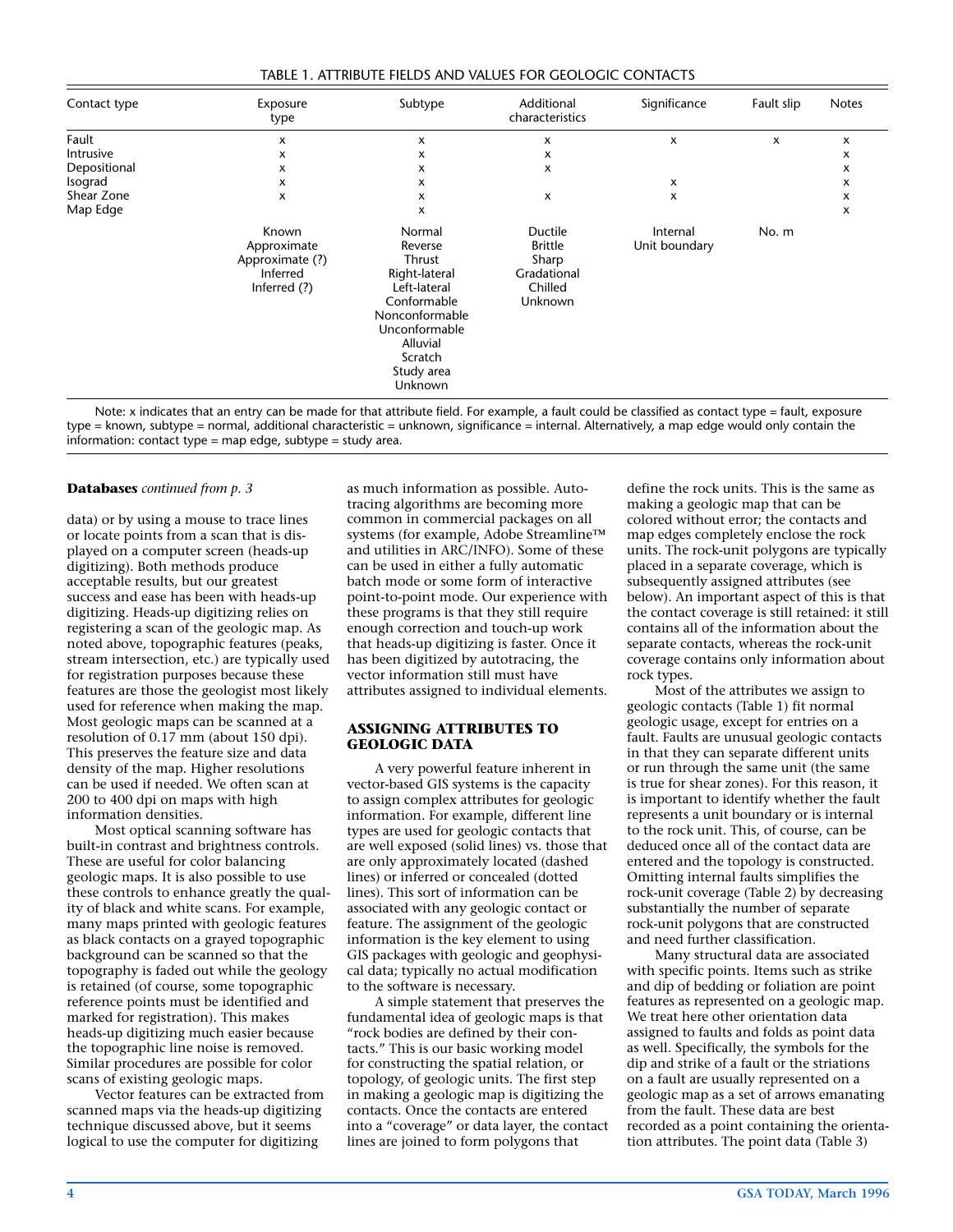can be subsequently tied or related to a specific contact or rock body. This extends to such features as the position of bar and balls marking normal faults. It is best to preserve positions of marks on faults and other sorts of contacts. In general, when working with published maps, it is difficult to know what the geologist meant by the position of these features, so it is best to assume that their placement is important. Of course, thrust barbs and other items that ornament the mapping of a fault do not have any real spatial importance in most cases, so they do not have to be entered separately. However, if a fault changes from low to high angle along strike or changes from a strike-slip fault (arrows) to a normal fault (ball and bar), then the attribution and symbols should change accordingly.

Some structural data are associated with other line features. Fold axes and lineaments fall into this category. These data are recorded as lines with attributes as to their structural character. Symbols on the lines, such as fold type or plunge information are entered as point data (see above) and can be tied to the structural feature.

Dikes are perhaps the most difficult geologic feature to enter, because many dikes are narrow rock bodies, and thus they are commonly shown as lines on geologic maps. Therefore, it seems appropriate to enter dikes as line features even though they are rock bodies. Wide dikes (those much wider than the map feature size) are treated as rock bodies. Developing a line coverage for dikes separate from the contact line coverage allows us to carry the necessary rock-unit information with the dikes.

In the example here of a geologic map that has been digitized and attributed (Fig. 2), note that the features associated with each geologic element are explicit and easy to understand. This makes the map accessible to both casual and in-depth users (see below).

#### **BASIC QUALITY ASSURANCE AND QUALITY CONTROL**

A basic aspect of any data entry is quality assurance and quality control, to make sure that the data are properly



**Figure 2.** Part of the geological map of the northern Slate Range, California, from Moore (1976). The figure shows attributes given to various lines, points, and rock units. Rock units: Pzm, tectonite marble from Paleozoic rocks; MPlf, Lee Flat Limestone; Pkc, Keeler Canyon Formation; Pov, Owens Valley Formation; Jhm, Hunter Mountain quartz monzonite; Tva, andesite; Tvb, basalt; Qa, alluvium.

entered and attributed. This is done typically by plotting the data according to data type (e.g., a plot of faults alone) and then comparing the attributes associated with that data type with the original source map. In this way, the attributions can be checked for the proper classification of the contact, rock unit, or point feature as well as digitizing accuracy. We have found that a person other than the one who did the digitizing or attribution should do the checking in order to minimize errors. This process is very tedious but necessary to maintain the integrity of the data set.

The attribution of geologic data is usually unambiguous for well-prepared geologic maps. We have found, however, that even published maps sometimes have errors (open contacts or missing unit labels). In these cases, the error is noted, and open contacts are extended to close the rock unit. Missing unit labels can sometimes be easily interpreted—e.g., for laterally continuous sedimentary successions in areas of simple structure. Digitizing errors include digitized contacts or data points that do not overlap the

#### **Databases** *continued on p. 6*

#### TABLE 2. ATTRIBUTE FIELDS AND VALUES FOR GEOLOGIC ROCK UNITS

| Type of information<br>about rock units | Geologic age<br>(Era, period, stage) | Absolute age<br>(if available) | Rock class                            | Rock type          | Formation<br>name         | <b>Notes</b> |
|-----------------------------------------|--------------------------------------|--------------------------------|---------------------------------------|--------------------|---------------------------|--------------|
| Age<br>Rock type<br>Formal name         | x                                    | x                              | x                                     | x                  | $\boldsymbol{\mathsf{x}}$ | x<br>x<br>x  |
|                                         |                                      | $X \pm Y$ Ma                   | Sedimentary<br>Igneous<br>Metamorphic | Basalt<br>Andesite |                           |              |

Note: x indicates that an entry can be made for that attribute field. See Table 1 for examples of how fields are attributed. In addition, the Notes field can be used for reference to any sets of external data (e.g., chemical analyses, or isochron information) for a rock unit. Many additional entries are appropriate for rock type.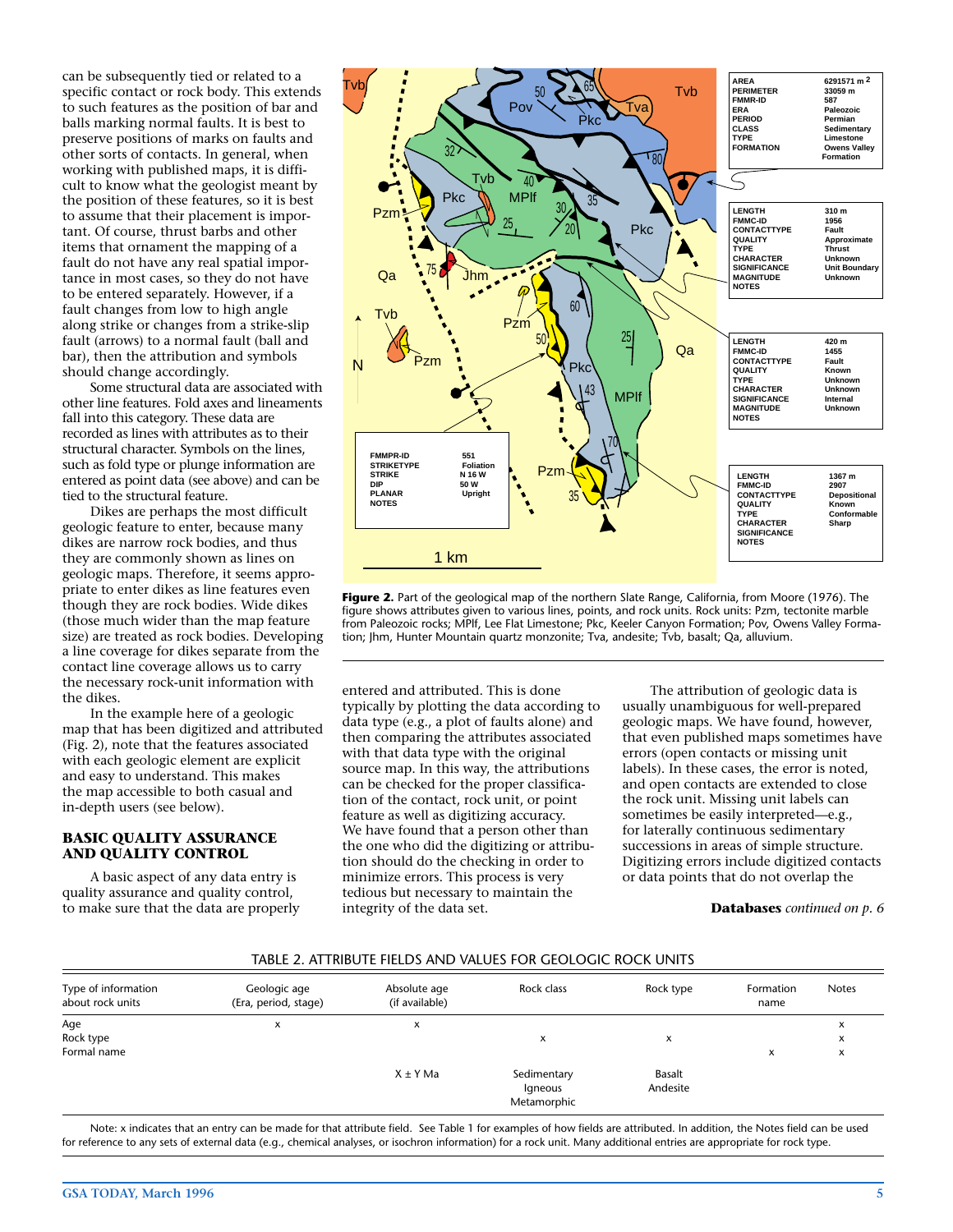#### **Databases** *continued from p. 5*

same feature on the scanned image. For contacts, we strive for 100% overlap, but in practice we consider 95% overlap acceptable for areas with tortuous or complex data. All point data, however, are edited to ensure 100% overlap. This is judged qualitatively by those who digitize and check the map data.

#### **ANALYSIS VS. DIGITAL MAPPING**

The reason that so much emphasis is placed on proper attribution of surficial geological data is that each symbol on the map represents an important data point to the original field mapper. Most of the individual symbols were recorded because they were in critical locations and communicated a specific piece of information about the geological history of the area.

Some commercial GIS digital products do not assign attributes to the point and line features found on geological maps. They sometimes simply digitize the shape of the symbols as a series of vectors. This may be sufficient for the sole purpose of reproducing a paper copy on demand. In this case, some commercial drawing programs, such as Canvas™ from Deneba Software and Adobe Illustrator™, work very well and are easy to use. However, if the reason for digitizing the map is to integrate field data for later analysis, the approach of just digitizing a shape is not adequate.

This is an example of the difference in basic philosophy between a digital cartographic system used for geological applications and a true GIS applied to geological problems. The digital cartographic system may be capable of producing very spectacular hard-copy products on demand, with some analysis capabilities (for example, the SuperCard system discussed by Condit [1995] for data presentation), but the GIS allows the geologist to work with the data, compile and analyze it, and to model it within the system. In addition, data sets from different sources and of variable type can be easily integrated for analysis and modeling.

This flexibility is also why we prefer to take the approach of not only assigning attributes to each symbol on a geological map, but also retaining all the information associated with each gravity data point, each earthquake hypocenter location, and each geochemical measurement input into a database. After all, the GIS should facilitate data manipulation. Most GIS software has fairly extensive tools to clean, smooth, or rasterize data sets once they are in the system, in addition to the extensive analysis tools. Simplified maps or plots to perform a specific task can always be derived from the complete data sets.

In addition, we have chosen to make fairly extensive and explicit tables of the attributes (see Fig. 2). Another approach is to make short alpha-numeric codes for contacts and rock units that are translated through a look-up table (similar to DLG format; see Wright and Stewart [1990] and Ulrich et al. [1992]). This is more efficient for storage and display purposes. However, given current advances in both computer and storage technology (ever-increasing processor speed and ever-decreasing storage prices) we feel that the space and time penalties of explicit tables of attribute values are trivial compared to the enhanced ease of use and readability. In addition, collections of explicit values in a table make query functions easy for casual users (using readily available products such as ARCVIEW™ by Environmental Systems Research Institute, Inc.). Complex coding schemes make it somewhat more difficult to examine data sets directly.

#### **DATA SOURCES CURRENTLY ON THE INTERNET**

Digital Elevation Model Information (DEM) United States at 1:250,000—data points at 3 arc-second spacing World Wide Web http://edcwww.cr.usgs.gov (EROS Data Center home page) Anonymous FTP—edcftp.cr.usgs.gov

Digital Line Graph Information (DLG) United States at 1:2,000,000 and 1:100,000 World Wide Web http://edcwww.cr.usgs.gov (EROS Data Center home page) or more specifically

**Databases** *continued on p. 7*

| Type of geologic<br>point data | Orientation<br>of planar<br>feature | Planar<br>feature<br>characteristics         | Orientation<br>of linear<br>features | Sense of<br>motion                                                     | Type of<br>linear<br>feature                                                                                               | Type of<br>fold                                                                                                                      | <b>Notes</b> |
|--------------------------------|-------------------------------------|----------------------------------------------|--------------------------------------|------------------------------------------------------------------------|----------------------------------------------------------------------------------------------------------------------------|--------------------------------------------------------------------------------------------------------------------------------------|--------------|
| Bedding                        | x                                   | x                                            |                                      |                                                                        |                                                                                                                            |                                                                                                                                      | x            |
| Intrusive contact              | x                                   | x                                            |                                      |                                                                        |                                                                                                                            |                                                                                                                                      | x            |
| Depositional contact           | x                                   | x                                            |                                      |                                                                        |                                                                                                                            |                                                                                                                                      | x            |
| Joint                          | x                                   |                                              |                                      | x                                                                      |                                                                                                                            |                                                                                                                                      | x            |
| Flow layering                  | x                                   | х                                            |                                      |                                                                        |                                                                                                                            |                                                                                                                                      | x            |
| Foliation                      | x                                   | x                                            |                                      | x                                                                      |                                                                                                                            |                                                                                                                                      | x            |
| Shear zone                     | x                                   | x                                            | x                                    | x                                                                      | x                                                                                                                          |                                                                                                                                      | x            |
| Fault contact                  | x                                   | $\boldsymbol{\mathsf{x}}$                    | x                                    | x                                                                      |                                                                                                                            |                                                                                                                                      | x            |
| Foliation and lineation        | x                                   | $\boldsymbol{\mathsf{x}}$                    | x                                    | x                                                                      | х                                                                                                                          |                                                                                                                                      | x            |
| Lineation                      |                                     |                                              | x                                    |                                                                        | X                                                                                                                          |                                                                                                                                      | x            |
| Axial surface (mesoscopic)     | x                                   | X                                            |                                      |                                                                        |                                                                                                                            | x                                                                                                                                    | x            |
| Fold axis (mesoscopic)         |                                     |                                              | x                                    |                                                                        |                                                                                                                            | x                                                                                                                                    | x            |
| Map-scale fold type            |                                     | X                                            | x                                    |                                                                        |                                                                                                                            | x                                                                                                                                    | x            |
| Map-scale fold plunge          |                                     |                                              | x                                    |                                                                        |                                                                                                                            | x                                                                                                                                    | x            |
| Bar and ball                   |                                     |                                              | x                                    |                                                                        |                                                                                                                            |                                                                                                                                      |              |
|                                | Strike and dip                      | Upright<br>Overturned<br>Vertical<br>Unknown | Trend and plunge                     | Up-dip<br>Down-dip<br>Right-lateral<br>Left-lateral<br>None<br>Unknown | Intersection<br>Depositional<br>Flow, igneous<br>Stretching<br>Mineral<br>Crenulation<br>Slickenside<br>Mullion<br>Unknown | Antiform<br>Synform<br>Anticline<br>Syncline<br>Antiformal syncline<br>Synformal anticline<br>S-fold<br>Z-fold<br>Monocline<br>Other |              |

TABLE 3. ATTRIBUTE FIELDS AND VALUES FOR GEOLOGIC POINT DATA

Note: x indicates that an entry can be made for that attribute field. See Table 1 for examples of how fields are attributed.